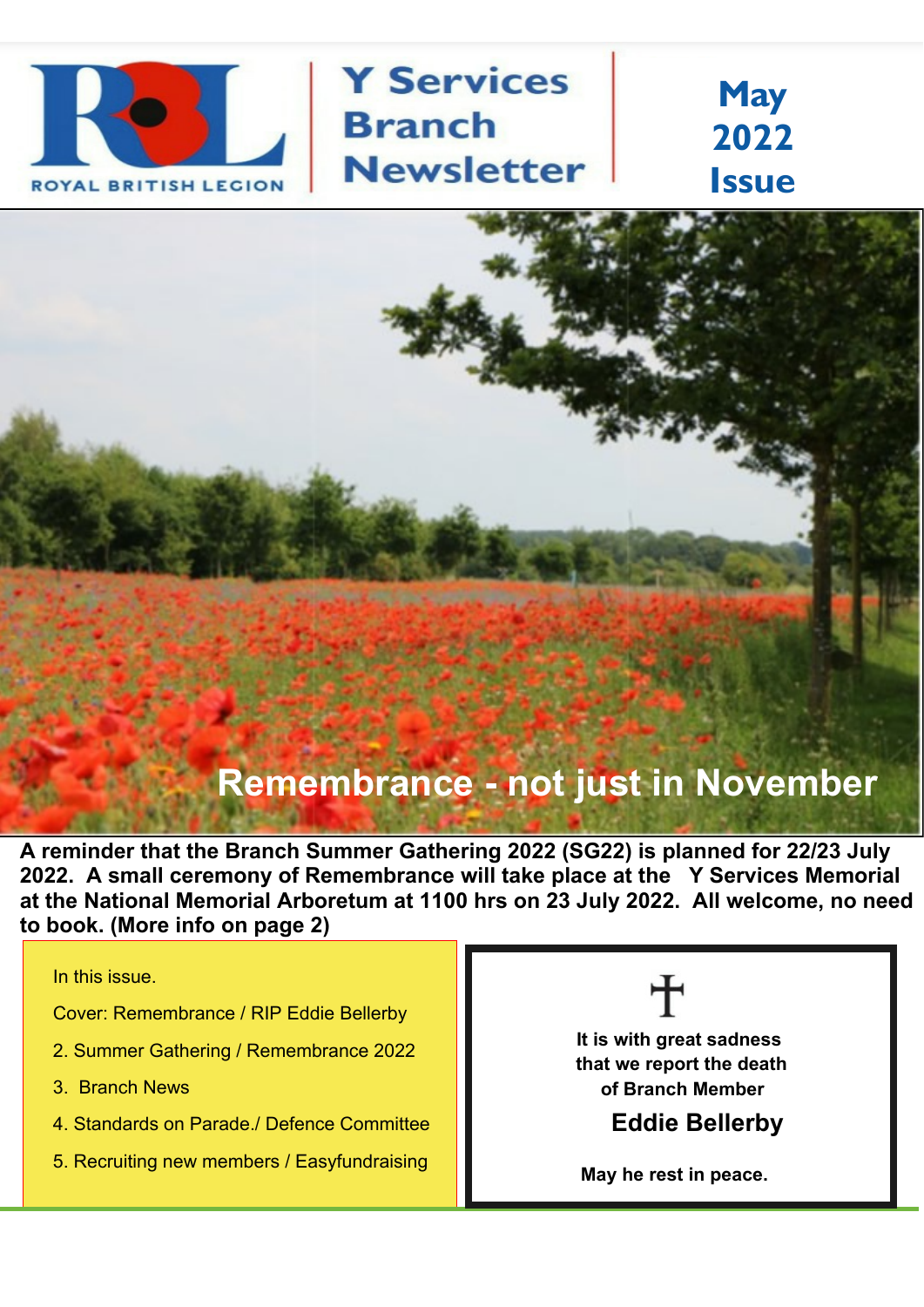



### **SUMMER GATHERING (SG22)**

There remain two en-suite double rooms in a cottage at the Shoulder of Mutton in Hamstall Ridware near the National Memorial Arboretum which will be the venue for our summer gathering over the weekend 22/23 July. We also still have space for four more members at a dinner in that same pub on the Saturday night. If you wish to join us, please contact the pub direct on 01889 504488 and quote RBL weekend. Please also email: dennis.weir1@ntlworld.com if you do so.



#### **REMEMBRANCE WEEKEND**

The social venue for our gathering at Remembrance Weekend 11/12 November 22 will be the Quorn Grange Hotel. 01509 412167. The original plan was to have a private dinner on the Saturday night in a separate room in the hotel, but we have been informed that this might not be possible. All those of us who are booked into the hotel for the weekend will of course be able to eat there but we may have to be seated in smaller groups. The thing we need to know by the end of August is who is coming and who would like to dine with the group on the Saturday evening. Once we know that, we will see how best we can all be seated. Please also email: dennis.weir1@ntlworld.com if you are coming and whether you would prefer to eat early (1830) or a little later (2000)



The Queen's Platinum Jubilee 2022

Flying the Union Jack in your garden, organising a street party? However you are celebrating the monarch's Platinum Jubilee why not share your pics with members in the next issue of this newsletter. Details on how to submit copy on page 3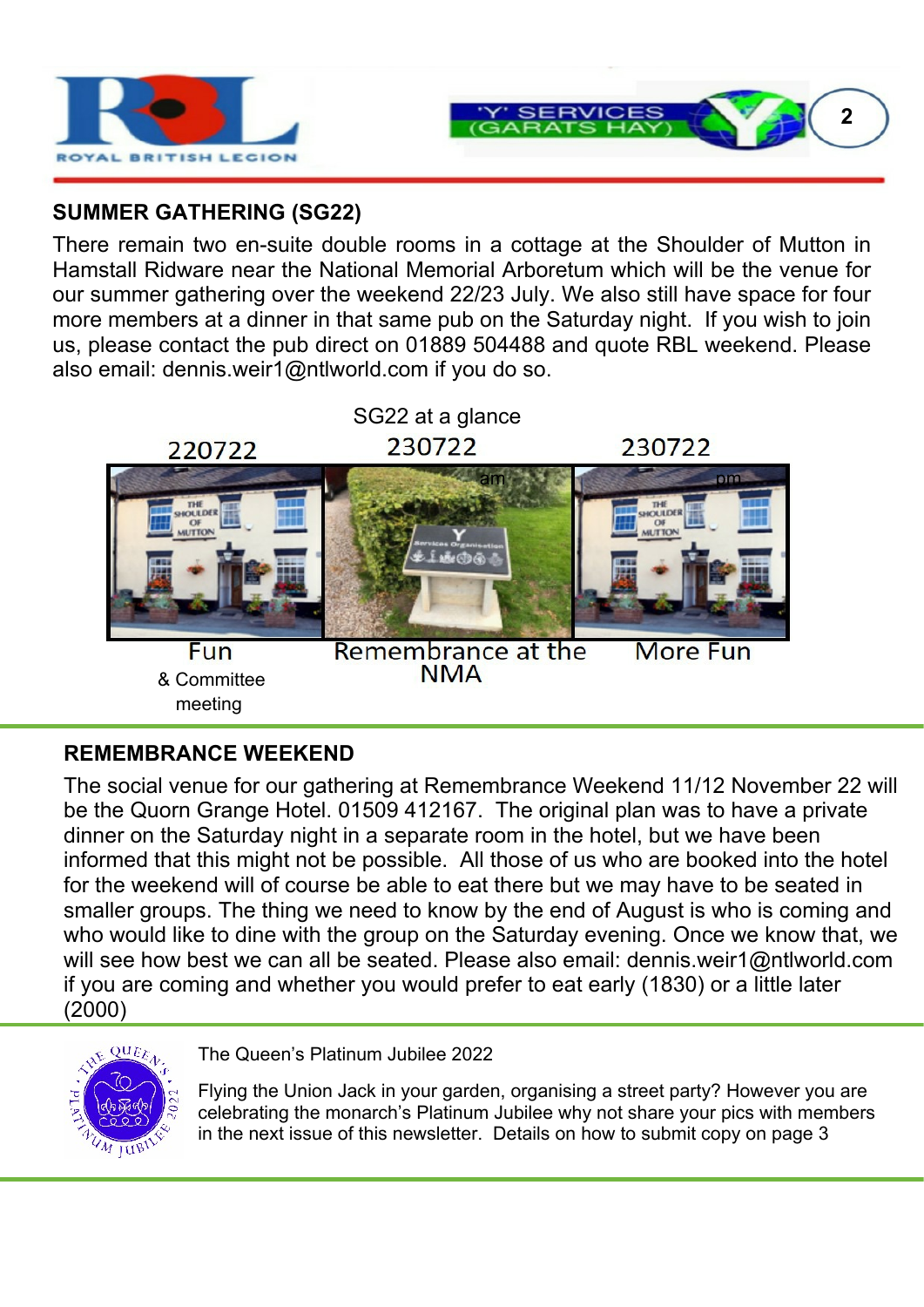

Branch Chairman's Message.

The month of May has been very quiet. During the month we received the sad news that Nuala Carr, wife and carer of Branch member Chris Carr had died suddenly. A Branch condolence card was sent on behalf of the Branch to Chris and his family.

Recruitment-wise we attracted three new members to the Branch in May and efforts continue to attract those still serving (and, indeed anybody else)!

We still have two vacant positions on your Branch Committee. If you are interested in helping to run the Branch please contact Branch Secretary John Swann by email: yservices.secretary@rbl.community

**Regards** 

Jim McDermott, Branch Chairma*n*

## A warm welcome

to new

Branch members

Sqn Ldr R. Kelly (Rick) Mrs V. Challinor (Verona) Mrs S. Derrick (Sue) and a belated welcome to Miss R. Amy BEM (Rosemary) (joined in March 2022)

> **Membership currently stands at 437**



Contributions to the monthly Branch Newsletter are always welcome on any topics members think will be of general interest. We aim to provide uplifting stories and attempt not to duplicate messages already sent from RBL HQ. Copy should be sent by email. to the editor Jim McDermott at **jim.mcdermott77@ntlworld.com**

Preferred format is unformatted MS Word and any photos, cartoons or pictures should be submitted separately as JPEGs.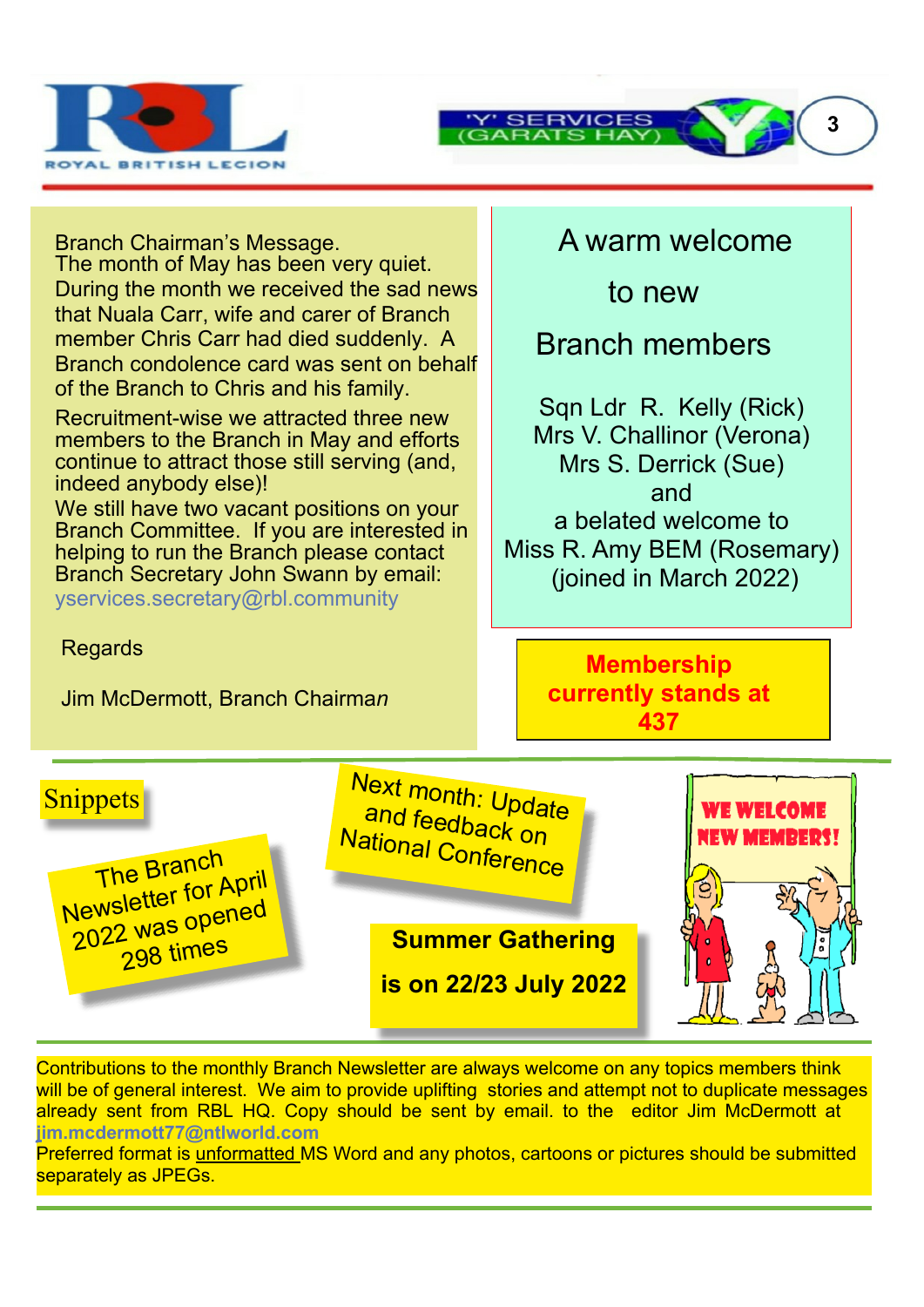

#### **Standards on Parade**

Our very own Branch Standard bearer, Dave Lawrence heeded a call for help from The Intelligence Corps and went along to assemble their brand new Corps Standard. Using his vast experience of matters ceremonial Dave completed the task and now finds himself appointed the Intelligence Corps Standard Bearer.

Dave continues, of course, as the bearer for our own Legion Branch Standard and during May attended a regular training session in Warwick for Legion Standard Bearers



**4**





**Defence Committee**

An Opportunity to Ask Questions of the men at the ministry.\*

The Defence Committee says: *On Wed 8 June we'll be holding a session on the work of the Office for Veterans Affairs (OVA) hearing from the Minister and Jessie Owen, Director, OVA.*

*We want to hear from veterans and the families of veterans ahead of the session on what questions to ask: https://forms.office.com/r/agK02qsUr1*

So if you have a burning question you would like asked please click on the link and fill in the form.

\*(or should that be people at the ministry)?